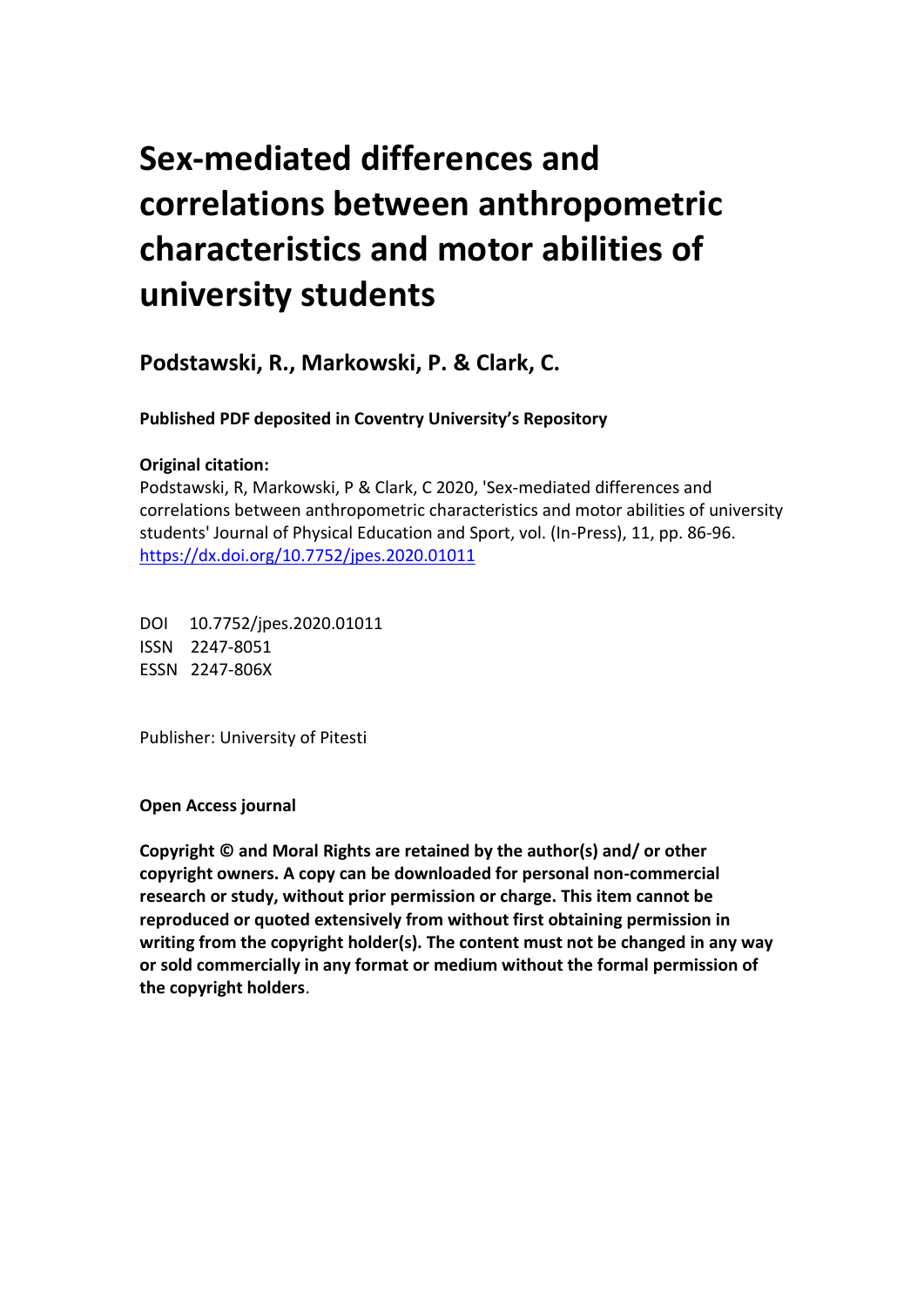*Journal of Physical Education and Sport* **®** (JPES), Vol.20 (1), Art 11, pp. 86 - 96, 2020 online ISSN: 2247 - 806X; p-ISSN: 2247 – 8051; ISSN - L = 2247 - 8051 © JPES

### **Original Article**

## **Sex-mediated differences and correlations between the anthropometric characteristics and motor abilities of university students**

 $\rm{ROBERT~PODSTAWSKI}^! , \rm{PIOTR~MARKOWSKI}^2 , \rm{CAIN~C.~T.~CLARK}^3$  -

<sup>1</sup> University of Warmia and Mazury in Olsztyn, Faculty of Environmental Sciences, Department of Tourism, -Recreation and Ecology, Oczapowskiego 5, 10-719 Olsztyn, POLAND

Recreation and Ecology, Oczapowskiego 5, 10-719 Olsztyn, POLAND -<br><sup>2</sup> Department of Heavy Duty Machines and Research Methodology,Faculty of Technical Sciences, University of -Warmia and Mazury in Olsztyn, Oczapowskiego 11, 10-719 Olsztyn, POLAND,

Warmia and Mazury in Olsztyn, Oczapowskiego 11, 10-719 Olsztyn, POLAND, -<br><sup>3</sup> Centre for Sport, Exercise and Life Sciences, Coventry University, CV1 5FB, U.K -

 Published online: January 31, 2020 (Accepted for publication: December 29, 2019) **DOI:10.7752/jpes.2020.01011** 

#### **Abstract**

 The aim of this study was to evaluate sex-mediated differences, and the correlations, between anthropometric characteristics and motor abilities of university students performing various motor tests. The study was conducted between 2000-2018 on 4956 first-year full-time female students and 4551 male students (20.0±1.0 years total for both sexes). The participants' body mass and height were measured, and their BMI was calculated. Motor abilities were evaluated in 13 motor skill tests. The recorded values of body mass, height and BMI were significantly higher in men than in women (percentage values: 22.8%, 8.9% and 6.8%; Sexual dimorphism indicator (SD): 1.96, 2.56 and 0.53). The greatest differences in the values of the SD indicator were observed in the 12-minute rowing ergometer test: (37.6%, SD - 3.53), medicine ball backward and forward throws (37.77 and 37.48%, SD – 2.28 and 2.27), and standing long jump (23.98 %, SD - 2.51). In both sexes, BMI was significantly (p<0.001) negatively correlated with all motor tests, excluding medicine ball throws (positive correlation, p<0.001) and 1-minute Burpee test (not significant in women). The correlations between body height and motor tests differed between sexes. Male students were characterized by significantly higher levels of anthropometric characteristics and motor abilities, whereas females performed better in flexibility tests. The advantage of men over women was highest in endurance and strength abilities, and lowest in speed/agility abilities. Body mass was significantly negatively correlated with all motor tests, excluding medicine ball backward and forward throws (positive correlations and no correlation in one case). Significant positive correlations were noted between motor tests evaluating the same motor abilities.

**Keywords:** university students, anthropometric traits, motor abilities, motor tests, sex differences

#### **Introduction**

 In humans, sex-mediated differences in anthropometric characteristics and motor abilitiesare apparent in all stages of life. These differences should be explored to provide valuable information in many practical settings, particularly in physical education and youth sports.Motor fitness may be consideredas a measure of an individual's adaptation to the biological, geographic and socioeconomic environment, which is why the correlations between motor abilities and other factors should be investigated. It appears that sex differences in motor factors(Kolokoltsev,Iermakov, &Jagiello, 2018;KubaisyMohamad, Ismail, & Abdullah, 2015;Malina&Bouchard, 1991;Raudsepp&Pääsuke, 1995). The heritability of athletic status is estimated at 66% (De Moor et al., 2007),and aquantitative trait locus (QTLs)that differs by more than two standard deviations can exert a significant influence on the components of athletic performance, which suggests that genetic markers could be associated with human somatotypes (Szalata, Słomski, Balko, & Balko, 2019) and motor performance. Single nucleotide polymorphisms (SNPs) maypartly explain individual differences in response to exercise and training (Gronek et al., 2018), whilst some SNPs are associated with selected motor abilities (Karpowicz,Krych, Karpowicz, &Gronek, 2018). motor abilities are explained by the interactionsbetween environmental and biological

 Previous studies have established that body composition affects various measures of motor fitness and motor performance (Malina, 1975).Therefore, humans with different somatotypes demonstrate unique performance capacities during exercise and physical training (BolonchukSiders, Lykken, &Lukaski, 2000).In general, differences in motor performance are explained by biological variables (age, height, weight, body fat) in only 30%, on average. These findingssuggest that other factors contribute tomotor performance in prepubertal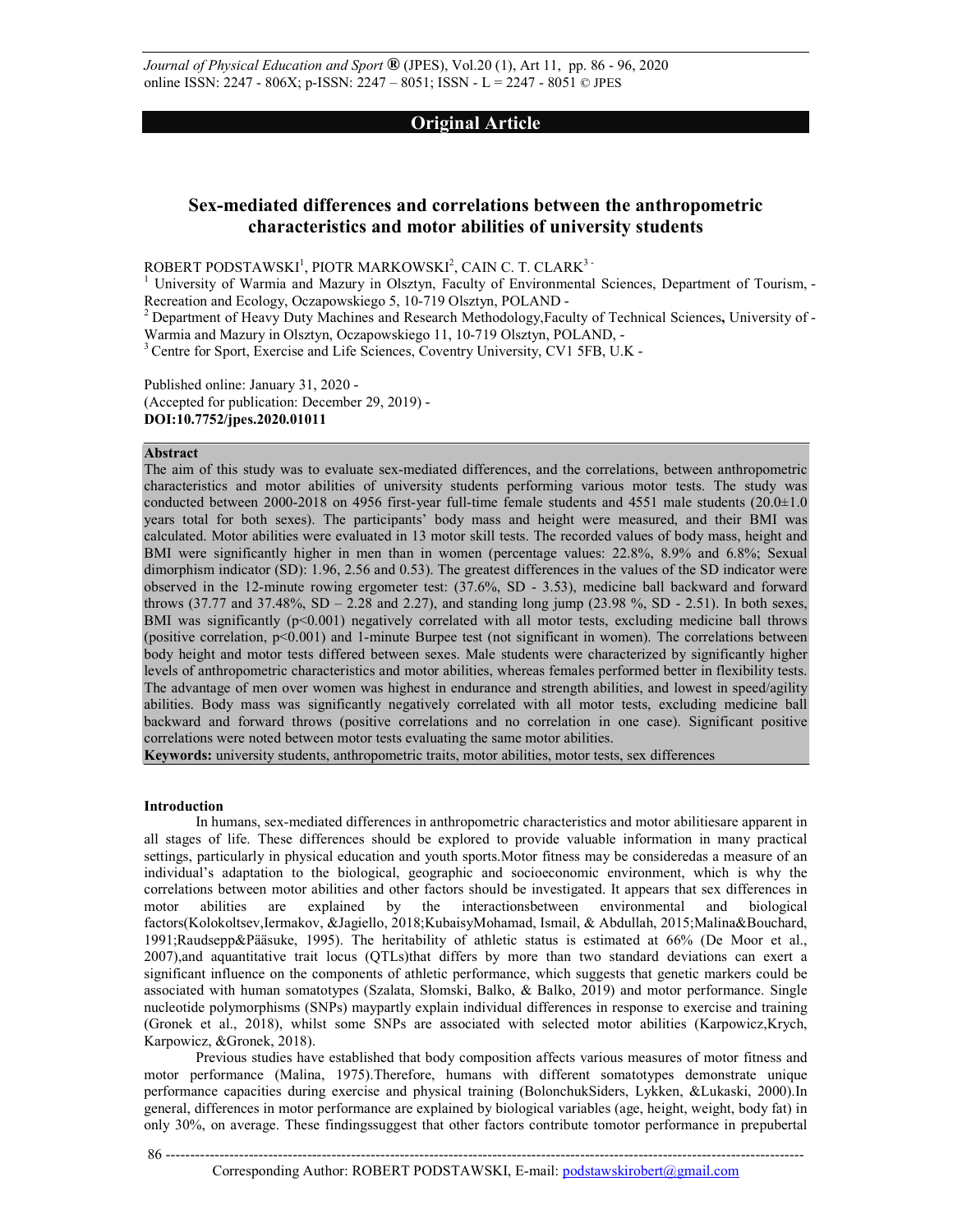---------------------------------------------------------------------------------------------------------------------------------------

 children (Hasley,East, & Stillwell,1982). The level of motorabilities curvesfor most motor performance tasks are relatively similar. In preschool and elementary school students, minorsex differences in motor performance were reported in favor of boys(Halverson,Roberton, &Langerdorfer, 1985; Podstawski&Borysławski, 2012;Raudsepp&Pääsuke, 1995). Sex differences become more apparent during puberty, throughout adolescence and inearly adulthood (Branta,Haubenstricker, &Seefeldt, 1984; DeOreo& Keogh, 1980; Espenschade& Eckert, 1980).Developmental aspects and sex differences in fundamental movement patterns are usually examined based onthe movement kinematics of preschoolers to middle school students (Fortney, 1983; Halverson et al., 1985; Kubaisy et al., 2015; Milne,Seefeldt, &Reuchlein, 1976; Nelson,Thomas, Nelson, & Abraham, 1991; Roberton,Halverson, &Landergorfer, & Williams, 1979; Thomas & French, 1985). Most of the relevant research was carried out between the 1970s and the 1980s; although the correlations between anthropometriccharacteristics and motor abilities have beenstudied more extensively in recent decades (Benefice,Fouere, & Malina, 1999; Milanese, Bortolami, Bertucco, Verlato, &Zancanaro, 2010; Podstawski&Borysławski, 2012).

 The above also applies to young adults and adults, but research conducted as early as in the 1930s focused mostly on athletes (Cozens, 1930; Cureton, 1941; Siders, Lukaski, &Bolonchuk, 1993; Sills, 1950; Sills &Michen, 1957; Tanner, 1964; Tanner,Israelson, & Whitehouse, 1960).

 Anthropological studies of Olympic athletes consistently show that individuals competing in the same athletic event have similar somatotypes, regardless of their geographical, cultural, or economic backgrounds, whereas athletes participating in different athletic activities have diverse somatotypes(Bolonchuket al., 2000; Carter, 1970; De GarayLevine, & Carter, 1974).

 Research into the influence of high workloads on the female body has revealed that female athletes still fall 10% short of male results on average (Jaskólski&Jaskólska, 2006).Many physiological parameters are significantly correlated with body mass and height (Kozina et al., 2016;Kozina et al., 2017).On average, adult women are 7-8% shorter (8-12 cm) and 25-30% lighter (12-18 kg) than men from the corresponding age group (Jaskólska&Jaskólski, 2006). However, men and women differ most significantly in strength abilities (Linde et al., 1997). Lower limb and upper limb strength are 25-30% and 40-60% lower in women than in men, respectively. Theseabsolute differences decrease when strength is expressed relatively in terms of kilograms of body mass (5-15%), and they are even smaller when strengthis determined in terms of kilograms of fat-free mass (Jaskólska&Jaskólski, 2006).

 In maximal incremental exercises, the cardiovascular response is equivalentinwomen and men, but the attained maximal valuestend to differ between the sexes. In absolute terms (liters per minute),  $VO_{2max}$  is generally 40-60% higher in males than in females (Astrand, 1953;Sparling, 1980). However, when  $VO_{2max}$  is expressed in relative terms (milliliters per kilogram per minute), the differences between the sexes decrease to 20-30%. These variations are further decreased to 0-15% when  $VO_{2max}$  is determined in relation to fat-free mass (milliliters per kilogram of fat-free mass per minute) (Sparling, 1980). Tests where  $VO_{2max}$  is expressed relative to fat-free mass provide valuable information about the influence of adiposity and fat-free mass on  $VO_{2max}$ . However, this is not a pragmatic approach to the expression of  $VO_{2max}$  because,practically, oxygen is never consumed in relation to fat-free mass alone, and fat-free mass cannot be disregarded during exercise.

 Males have greater oxygen-carrying capacity than females because they have approximately 6% more red blood cells and 10-15% more hemoglobin than females (Astrand& Rodahl, 1986),whilst maximal cardiac output is generally 30% higher in men than in women (Wells & Plowman, 1983). Maximal stroke volume is also higher for men, but the increase in stroke volume during maximal exercise relies on the same mechanisms in both sexes (Sullivan,Cobb, & Higginbotham, 1991),and differences are not observed in maximal stroke volume, which is expressed relative to body mass; whilst maximal HR remains indistinguishable betweensexes.

 Females exhibit lower levels of physical exercise performance than males, which can also be attributed to the fact thatsexaffectsmotivation for performing regular exercise. According to the United StatesDepartment of Health and Human Services (2008), the variations in exercise performance are related to personal, social, economic, and environmental factors indifferent age groups.Indeed, Irwin (2004)observedsex differences in physical exercise performance, where females were less active than males. It seems that sexis responsible for differences inmotivationfor performing regular physical exercise. Men possessgreater muscle mass and strength than women, but an analysis of the correlations between sex differences and age produced conflicting results (Lindle et al., 1997). In fact, some scholars have suggested that sex differences in certain physical abilities are greater than subgroup differences relating to any other human ability or characteristic (Ployhart,Schneider, & Schmitt, 2006).These differences were not limited to motor performance tests, and similar variations were noted in the corresponding motor performance criteria (Gebhardt & Baker, 2010; Sackett & Wilk, 1994).

 The ideal body composition and somatotype for participating in competitive sports differ across disciplines, but these relationships are less pronounced in sedentary individuals. University students are a social group with one of the lowest reported levels of physical activity (American College Health Association-National College Health Assesment [ACHA-NCHA], 2006; Bray & Born, 2004; Grubbs & Carter, 1995; Pribis,Burtnack, McKenzie, & Thayer, 2010).

 The vast majority of motor development studies have reported sex differences in anthropometric characteristicsand motor performance variables. The reporting of significant correlations between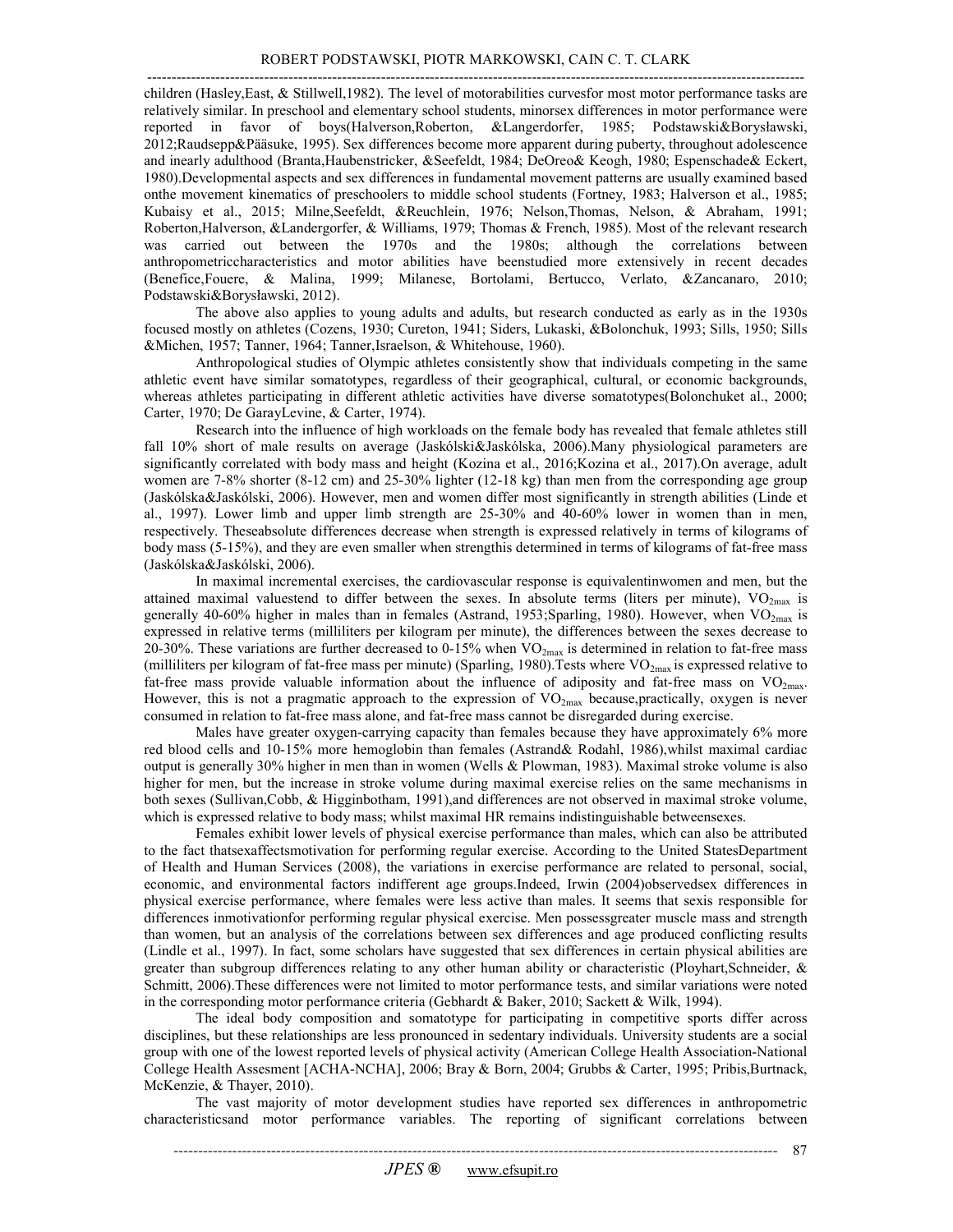anthropometric characteristics and motor abilities is growing in the scientific literature, which can also be attributed to the growing number of overweight youths (Hales,Carroll, Fryar, & Ogden 2017), including university students (Mikolajczyk et al., 2010; Peltzer et al., 2014).There is no scientific evidence to explainsex differences in specific motor abilities; where studies examiningsex differences and age have produced conflicting results, and performed on relatively small samples,in limited age ranges (Lindle et al., 1997). These correlations should be examined further in larger samples of young men and women. Thus, the aims of this study were to examine sex-mediated differences in anthropometric characteristicsand motor performance,and to investigate therelationshipbetween anthropometric traits and motor abilities in university students.

#### **Materials and methods**

#### *Participants*

 The present study involved 4956 first-year full-time female studentsand 4551 male students, who were randomly selected from groups of students attending obligatory physical education (PE) classes at the University of Warmia and Mazury (UWM) in Olsztyn, Poland, between2000-2018. The research was conducted every two years, in the summer semester, at the end of April and at the beginning of May.Students were selected randomly on a voluntary basis, and those who wished to participate signed an informed consent form. If the chosen student did not wish to participate in the study, another potential candidate was randomly drawn. Only those students who were absent, for whatever reason, on the day the tests and measurements were performed, were excluded from the study. The participants were selected from among volunteers who did not take any medication or nutritional supplements, were in good health, and had no history of blood diseases or diseases affecting biochemical and biomechanical factors.

#### *Ethical statement*

 The study involved male and female student volunteers who signed a written statement of informed consent.  *Instruments and procedures*  The research was carried out upon the prior consent of the Ethical Committee of the UWM in Olsztyn.

 Body mass (to the nearest 0.1 kg) and body height (to the nearest 0.1 mm) were measured using a calibrated medical scale with a stadiometer (WB-150 ZPU Tryb Wag, Poland), and the results were used to calculate the participants'BMI. Student volunteers participated in thirteen motor ability testswhich assessed their**speed/agility abilities:**4×10 m shuttle run [s], 8s skipping with hand clapping (SHC) test [number of claps], zig-zag run [s], **flexibility abilities:**standing forward bend [cm], barbell overhead trunk rotation [cm], **strength abilities**: standing long jump [cm], sit-ups in 30s [number of sit-ups], medicine ball (4 kg) forward throw [cm], medicine ball (4kg) backward throw [cm], flexed arm hang on bar [s], **strengthendurance:**1-minute and 3- minute Burpee tests (1-MBT, 3-MBT) [number of cycles], and **endurance abilities:** 12-minute Cooper test on a rowing ergometer [m] (Podstawski et al., 2017). In each group, motor ability tests were conducted in the same order, beginning from speed, agility, flexibility and strength tests, and ending in endurance and strength tests. The instructions for each test were given during the PE class, and students were allowed sufficient time to practice. The participants performed an active warm upfor 10 minutes before each test (Frandkin,Zazryn, &Smoliga, 2010).

#### *Statistical analysis*

 The results of every trial were averaged, and standard deviation was computed using descriptive statistics. Maximum and minimum values were determined to classify the participants into the applicable ranges for every test. The strength and nature of the correlations between anthropometric characteristics and motor abilities were determined in Pearson's linear correlation analysis. The significance of differences between the mean values of anthropometric parameters and motor abilitieswas investigated with the use of Student's t-test. Sex differences in anthropometric characteristics and motor performance were examined by calculating the sexual dimorphism (SD) indicator based on the formula proposed by Szopa (Jaworski, 2005):

$$
SD = \frac{2(x_m - x_f)}{S_m + S_f}
$$

where:

 *xf*–arithmetic mean of female students in a given age group, *Sm*–standard deviation of male students in a given age group, *Sf*–standard deviation of female students in a given age group. *xm*– arithmetic mean of male students in a given age group,

#### **Results**

 The tested anthropometric and motor parameters could be directly compared between the sexes due to considerable similarities in the age of the evaluated female  $(20.0\pm1.09)$  and male students  $(20.0\pm1.04)$  (Table 1).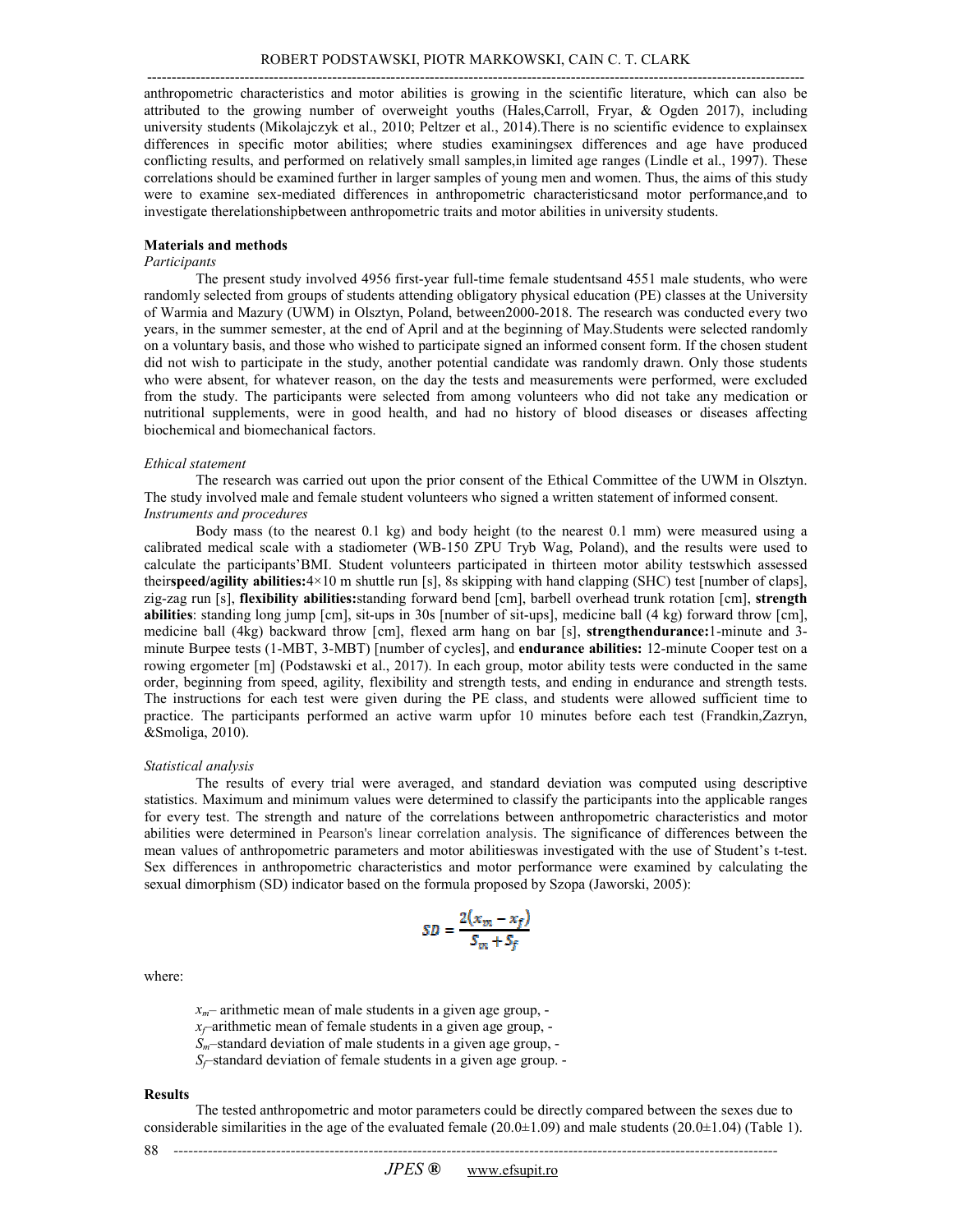|                                                                             | Women $N=3955$                              | Men $N=2691$                            | <b>SD</b> | <b>Difference</b> | <b>Differences</b>     |  |
|-----------------------------------------------------------------------------|---------------------------------------------|-----------------------------------------|-----------|-------------------|------------------------|--|
| Parameter                                                                   | $M \pm SD$<br>$(min - max)$                 | $M \pm SD$<br>$(min - max)$             | indicator | $(\%)$            | in Student's<br>t-test |  |
| Age                                                                         | $20.0 \pm 1.09(19 \div 25)$                 | $20.0 \pm 1.04$ (19÷25)                 | 0.0039    | 0.02              | 0.15                   |  |
| <b>Body mass</b>                                                            | 59.1±7.79<br>$(40.0 \div 101.3)$            | 76.6±9.94<br>$(55.2 \div 120.6)$        | 1.9687    | 22.80             | 80.05                  |  |
| Height                                                                      | 165.06±6.47<br>$(139.8 \div 195.0)$         | 181.12±6.08<br>$(160.2 \div 202.225)$   | 2.5600    | 8.87              | 101.81                 |  |
| <b>BMI</b>                                                                  | $21.76 \pm 3.16$<br>$(15.02 \div 38.22)$    | $23.34 \pm 2.79$<br>$(16.22 - 36.33)$   | 0.5306    | 6.76              | 20.95                  |  |
| Standing long jump [cm]                                                     | $161.37 \pm 19.21$<br>$(95.00 \div 220.00)$ | 210.77±21.26<br>$(139.20 \div 278.50)$  | 2.5150    | 23.98             | 98.51                  |  |
| 8-s SHC [number of claps]                                                   | $22.6 \pm 3.2$<br>$(13 \div 37)$            | $24.9 \pm 3.83$<br>$(7\div 37)$         | 0.6586    | 10.29             | 25.84                  |  |
| $4 \times 10$ m shuttle run [s]                                             | $12.67 \pm 1.11$<br>$(10.03 \div 27.00)$    | $10.72 \pm 1.53$<br>$(9.15 \div 19.27)$ | $-1.4772$ | $-18.16$          | 60.19                  |  |
| Zig-zag run [s]                                                             | 29.59±2.49<br>$(21.61 \div 38.62)$          | 24.82±2.81<br>$(18.70 \div 30.98)$      | $-1.7982$ | $-19.21$          | 61.09                  |  |
| <b>Downward bend from</b><br>standing position [cm]                         | $8.0 \pm 6.3$<br>$(-20 \div 32)$            | $7.1 \pm 6.6$<br>$(-22 \div 24)$        | $-0.1379$ | $-12.48$          | 5.54                   |  |
| <b>Barbell overhead trunk</b><br>rotation [cm]                              | $68.7 \pm 5.82$<br>$(53\div 87)$            | $83.3 \pm 13.2$<br>$(52 \div 138)$      | 1.5376    | 17.53             | 52.10                  |  |
| <b>Burpee Test - 1 min [number</b><br>of cycles]                            | $21.15 \pm 5.09$<br>$(2-32)$                | 23.84±2.34<br>$(4\div 32)$              | 0.7226    | 11.27             | 25.59                  |  |
| Burpee test - 3 min [number]<br>of cycles]                                  | 47.9±11.17<br>$(4 + 72)$                    | $57.8 \pm 9.5$<br>$(22+82)$             | 0.9652    | 17.23             | 31.76                  |  |
| Rowing ergometer - 12<br>minutes [m]                                        | 1581.0±230.03<br>$(489 \div 2166)$          | 2535.0±309.8<br>$(1447 \div 2998)$      | 3.5346    | 37.64             | 121.30                 |  |
| Sit-ups - 20 s (core strength)                                              | $19.3 + 4.47$<br>$(3-35)$                   | $27.3 \pm 4.8$<br>$(2\div 36)$          | 1.7251    | 29.45             | 69.50                  |  |
| Medicine ball backward<br>throw [cm]                                        | 644.8±153.45<br>$(90 \div 1250)$            | $1036.3 \pm 189.5$<br>$(485 \div 1745)$ | 2.2825    | 37.77             | 91.09                  |  |
| <b>Medicine ball forward throw</b><br>$[\text{cm}]$                         | 546.3±119.14<br>$(232 \div 1075)$           | $873.9 \pm 169.3$<br>$(192 \div 1283)$  | 2.2714    | 37.48             | 78.07                  |  |
| Flexed arm hang on bar<br>[s]/Chest-to-bar pull-ups<br>[number of pull-ups] | $9.6 \pm 13.19$<br>(0:129)                  | $4.7 \pm 3.1$<br>$(0+23)$               | **        | **                | $**$                   |  |

|  |  | Table 1. Statistical analysis of anthropometric parameters and motor abilities in women and men |  |
|--|--|-------------------------------------------------------------------------------------------------|--|
|  |  |                                                                                                 |  |

*Note:* Values in bold are significant at  $p \leq 0.01$ ,\*\*- motor tests measuring different motor abilities.

 In an evaluation of anthropometric traits, the recorded values of body mass,heightandBMI were significantly higher in men than in women (percentage differences: 22.8%, 8.9%, and 6.8%; SD: 2.0, 2.6, 0.5). The average BMI values were within normal ranges in both sexes  $(21.8\pm3.2 \text{ and } 23.3\pm2.8 \text{ kg/m}^2)$ . In motor tests that required strength, speed and endurance, men obtained significantly better results, whereas women performed significantly better in flexibility tests.The highest values of the SD indicator and the greatest percentage differences in SD values were noted in the endurance trial: 12-minute rowing ergometer trial (3.5), explosive strength trial: standing long jump (2.5), and strength trials: - medicine ball backward and forward throws (2.0 for both trials). The smallest differences between the sexes were observed in speed/agility trials: 8-s skipping with hand clapping trial  $(-0.7)$ , zig-zag run  $(-1.8)$ , and  $4 \times 10$ m shuttle run  $(-1.5)$ .

 Correlation coefficients were calculated to assess the strength and direction of the relationships between anthropometric parameters and motor abilities (Tables 2 and 3).

|  |  |  | Table 2. Correlations between anthropometric parameters and motor abilities in women (N=3955). |
|--|--|--|------------------------------------------------------------------------------------------------|
|--|--|--|------------------------------------------------------------------------------------------------|

| No | Motor test                                | <b>Body</b><br>mass | Body<br>height | <b>BMI</b> |
|----|-------------------------------------------|---------------------|----------------|------------|
|    | Standing long jump [cm]                   | $-0.0429$           | 0.3077         | $-0.2204$  |
| 2  | 8-s SHC [number of claps]                 | $-0.2104$           | 0.2682         | $-0.3496$  |
| 3  | $4\times10$ m shuttle run [s]             | $-0.1098$           | $-0.1340$      | $-0.1801$  |
| 4  | $\operatorname{Zig-zag}$ run [s]          | $-0.0813$           | $-0.0915$      | $-0.1328$  |
| 5  | Downward bend from standing position [cm] | $-0.0514$           | 0.1638         | $-0.144$   |
| 6  | Barbell overhead trunk rotation [cm]      | $-0.0798$           | $-0.0618$      | $-0.1084$  |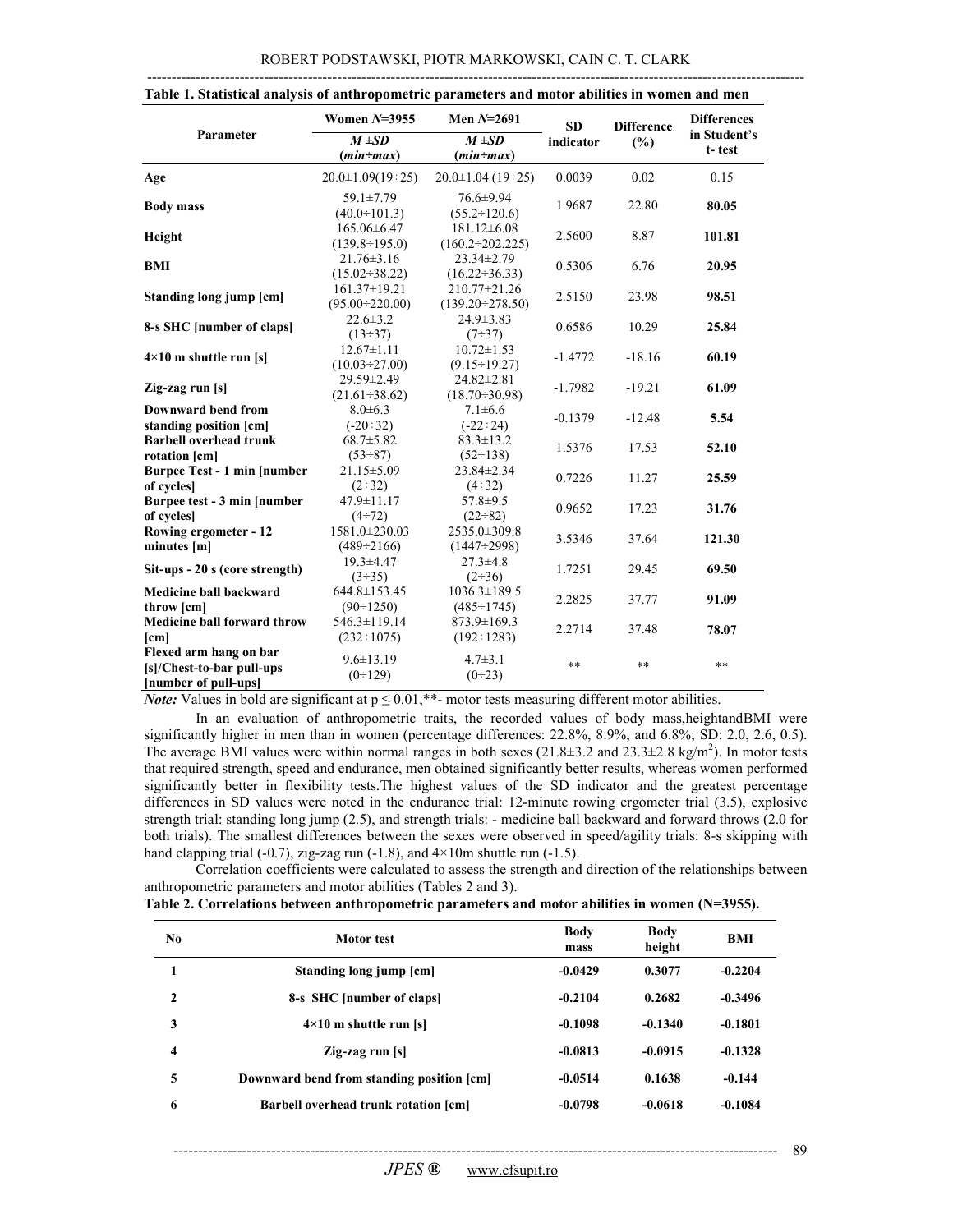| ROBERT PODSTAWSKI, PIOTR MARKOWSKI, CAIN C. T. CLARK |  |  |
|------------------------------------------------------|--|--|
|------------------------------------------------------|--|--|

| 7  | 1-min Burpee Test [number of cycles] | $-0.2151$ | $-0.3737$ | 0.0113    |
|----|--------------------------------------|-----------|-----------|-----------|
| 8  | 3-min Burpee test [number of cycles] | $-0.1991$ | $-0.1291$ | $-0.1122$ |
| 9  | 12-minute rowing ergometer test [m]  | $-0.2445$ | 0.1267    | $-0.2962$ |
| 10 | 30-s sit-ups [number of sit-ups]     | $-0.1573$ | 0.1788    | $-0.2452$ |
| 11 | Medicine ball backward throw [cm]    | 0.0459    | 0.1868    | $-0.0688$ |
| 12 | Medicine ball forward throw [cm]     | 0.0028    | 0.2139    | $-0.1262$ |
| 13 | Flexed arm hang [s]                  | $-0.0535$ | 0.0725    | $-0.0868$ |

*Note:* Values in bold denote significant correlations at  $\alpha$ =0.05

 In women, the highest values of the correlation coefficient were observed between body height and the results of the following trials: standing long jump (*r*=0.31), 8-s SHC test (*r*=0.27) and medicine ball forward throw (*r*=0.21).Body height was also positively correlated with the following motor tests: downward bend from standing position, standing long jump, 8-s SHC, downward bend from standing position, 12-minute rowing ergometer trail, 30-s sit-ups, medicine backward throw, and flexed arm hang. Body height was negatively correlated with the remaining tests. All motor tests (excluding medicine ball backward and forward throws) were significantly negatively correlatedwith body mass, in particular in endurance and strength endurance trials (*r* = -  $0.24$ ,  $-0.22$ ,  $-0.20$ ), but also in the 8-s SHC test ( $r = -0.21$ ). Similar to body mass, BMI was significantly negatively correlated with all motor tests,excluding 1-MBT (Table 2).

| N <sub>0</sub> | <b>Motor</b> test                          | <b>Body Mass</b> | <b>Body</b><br>height | <b>BMI</b> |
|----------------|--------------------------------------------|------------------|-----------------------|------------|
| $\mathbf{1}$   | Standing long jump [cm]                    | $-0.0973$        | 0.1504                | $-0.1898$  |
| $\overline{2}$ | 8-s SHC [number of claps]                  | $-0.0958$        | $-0.0243$             | $-0.0934$  |
| 3              | $4\times10$ m shuttle run [s]*             | $-0.5739$        | 0.2701                | 0.4719     |
| 4              | Zig-zag run $[s]^*$                        | $-0.3333$        | 0.0867                | 0.3135     |
| 5              | Downward bend from standing position [cm]  | $-0.1833$        | $-0.0786$             | $-0.1578$  |
| 6              | Barbell overhead trunk rotation [cm]*      | $-0.0544$        | 0.0373                | $-0.0918$  |
| 7              | 1-min Burpee Test [number of cycles]       | $-0.1613$        | 0.0451                | $-0.1507$  |
| 8              | 3-min Burpee test [number of cycles]       | $-0.1256$        | 0.0002                | $-0.1351$  |
| 9              | 12-minute rowing ergometer test [m]        | $-0.0578$        | 0.0223                | $-0.0745$  |
| 10             | 30-s sit-ups [number of sit-ups]           | $-0.0662$        | 0.0379                | $-0.0954$  |
| 11             | Medicine ball backward throw [cm]          | 0.0757           | 0.1642                | $-0.0151$  |
| 12             | Medicine ball forward throw [cm]           | 0.0465           | 0.0801                | 0.0000     |
| 13             | Chest-to-bar pull-ups [number of pull-ups] | $-0.1076$        | 0.0113                | $-0.1254$  |

| Table 3. Correlations between anthropometric parameters and motor abilities in men $(N=2691)$ |  |
|-----------------------------------------------------------------------------------------------|--|
|-----------------------------------------------------------------------------------------------|--|

*Note:* Values in bold denote significant correlations at  $\alpha$ =0.05

 Comparableto women, the vast majority of motor abilities in men were significantly negatively correlated withbody mass, excluding medicine ball backward and forward throws (Table 3). Body height was bound by positive correlations with motor trials,including standing long jump, 4×10 m shuttle run, zig-zag run, and medicine ball backward and forward throws. Flexibility, measured in the downward bend from a standing position, was significantly negatively correlated only with body height. The strongest, significant, positive correlations were observed between body height and the following trials: 4×10 m shuttle run (r=0.27), medicine ball backward throw  $(r = 0.16)$ , and standing long jump  $(r = 0.15)$ , although the values of the correlation coefficient were not as high as in women. Concomitantto body mass, BMI was significantly negatively correlated with the vast majority of motor abilities,excluding speed/agility trials (4×10 m shuttle run – 0.47, and zig-zag run – 0.31). No significant differences were observed between BMI and medicine ball backward and forward throws (Table 3).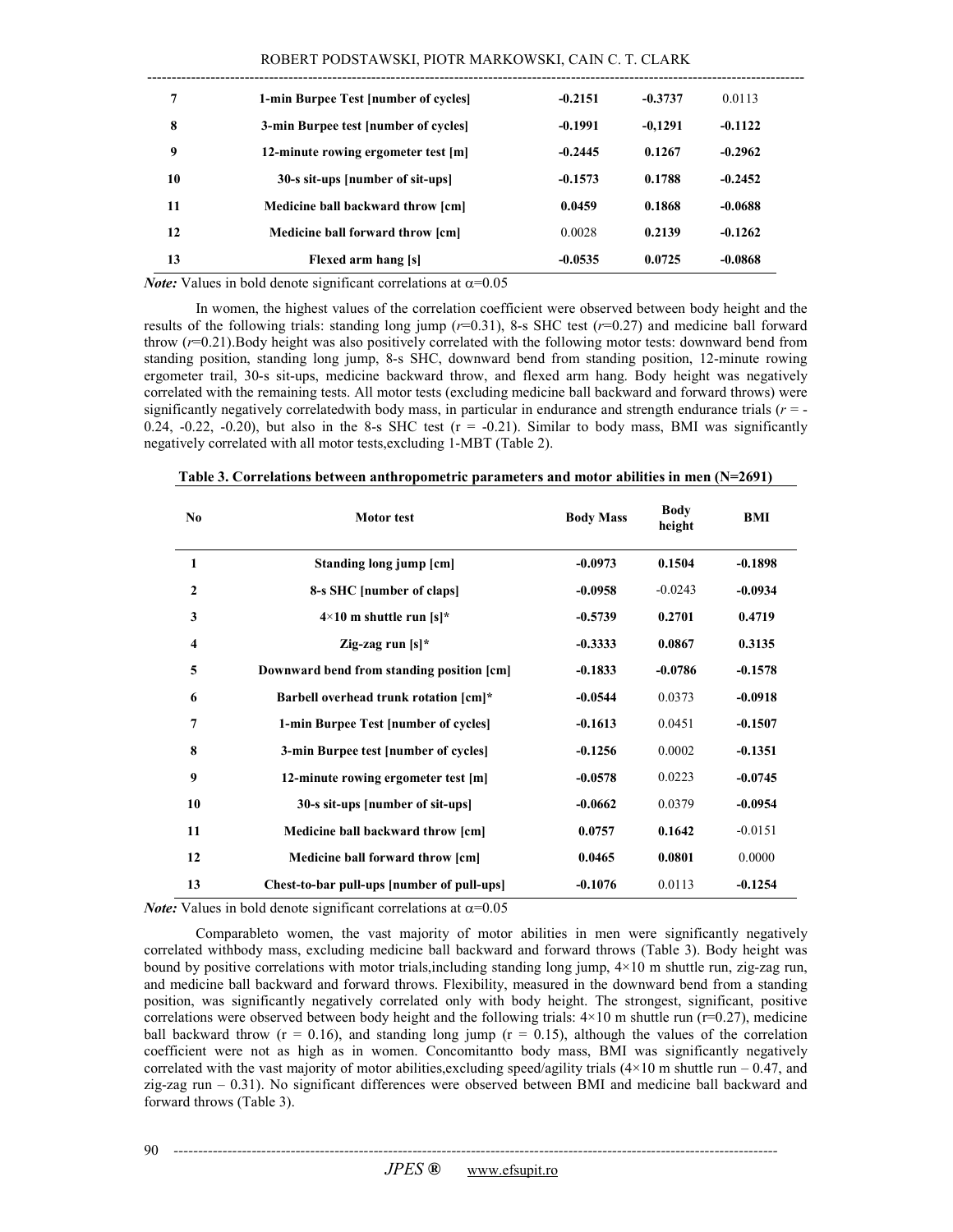---------------------------------------------------------------------------------------------------------------------------------------

 On the whole, the mutual relationships between the results of the conducted trials (Table 4) were consistent with expectations, but the specific character of the noted correlations was somewhat different for women and men.

| Women             |               |                |                          |                         |        |        | Number of test |        |        |        |        |        |                |
|-------------------|---------------|----------------|--------------------------|-------------------------|--------|--------|----------------|--------|--------|--------|--------|--------|----------------|
| Men               | Ť             | $\overline{2}$ | $\mathbf{3}$             | $\overline{\mathbf{4}}$ | 5      | 6      | $\overline{7}$ | 8      | 9      | 10     | 11     | 12     | 13             |
| (1)               |               |                |                          |                         |        |        |                |        |        |        |        |        |                |
| <b>Standing</b>   | $\frac{1}{2}$ | 0.2519         | 0.4520                   | 0.3292                  | 0.1392 | 0.0265 | 0.0224         | 0.0568 | 0.0977 | 0.1977 | 0.2132 | 0.1652 | 0.1422         |
| long jump         |               |                |                          |                         |        |        |                |        |        |        |        |        |                |
| $(2)$ 8-s         | 0.1196        |                | 0.2589                   | 0.2133                  | 0.2818 |        | 0.2119         | 0.2543 | 0.3467 | 0.3572 | 0.1527 | 0.1936 | 0.1711         |
| <b>SHC</b>        |               |                |                          |                         |        | 0.1518 |                |        |        |        |        |        |                |
| $(3)$ 4×10        |               |                |                          |                         |        |        |                |        |        |        |        |        |                |
| shuttle           | 0.2984        | 0.2364         | $\overline{\phantom{a}}$ | 0.4639                  | 0.0643 | 0.0295 | 0.1711         | 0.1861 | 0.1962 | 0.2124 | 0.0426 | 0.0660 | 0.1159         |
| run               |               |                |                          |                         |        |        |                |        |        |        |        |        |                |
| $(4)$ Zig-        | 0.2151        | 0.2283         | 0.3768                   |                         |        |        |                |        |        |        | 0.0499 |        | $\overline{a}$ |
| zag run           |               |                |                          |                         | 0.0130 | 0.0133 | 0.0416         | 0.0444 | 0.1261 | 0.2034 |        | 0.0967 | 0.0891         |
| (5)               |               |                |                          |                         |        |        |                |        |        |        |        |        |                |
| Forward           | 0.1604        | 0.0517         | 0.1323                   | 0.0936                  |        | 0.0779 | 0.1304         | 0.1206 | 0.1332 | 0.1606 | 0.2135 | 0.2264 | 0.1162         |
| bend              |               |                |                          |                         |        |        |                |        |        |        |        |        |                |
| (6)               |               |                |                          |                         |        |        |                |        |        |        |        |        |                |
| <b>Barbell</b>    | 0.0020        | 0.0365         | 0.2095                   | 0.2783                  | 0.0691 |        | 0.0223         | 0.0200 | 0.0269 |        | 0.0004 |        | 0.0282         |
| trunk<br>rotation |               |                |                          |                         |        |        |                |        |        | 0.0210 |        | 0.0863 |                |
| $(7)$ 1-          |               |                |                          |                         |        |        |                |        |        |        |        |        |                |
| <b>MBT</b>        | 0.2155        | 0.0433         | 0.0057                   | 0.0119                  | 0.0408 | 0.0353 |                | 0.7004 | 0.4595 | 0.1949 | 0.0296 | 0.0736 | 0.0073         |
| $(8)$ 3-          |               |                |                          |                         |        |        |                |        |        |        |        |        |                |
| <b>MBT</b>        | 0.2767        | 0.0973         | 0.0328                   | 0.0654                  | 0.0580 | 0.1132 | 0.4412         |        | 0.6794 | 0.1115 | 0.0187 | 0.0302 | 0.0593         |
| $(9)$ 12-         |               |                |                          |                         |        |        |                |        |        |        |        |        |                |
| min               | 0.1738        | 0.0103         |                          | 0.0060                  | 0.0321 |        | 0.3355         | 0.6987 |        | 0.1878 | 0.0600 | 0.0892 | 0.0505         |
| ergometer         |               |                | 0.0101                   |                         |        | 0.1220 |                |        |        |        |        |        |                |
| $(10)$ Sit-       |               |                |                          |                         |        |        |                |        |        |        |        |        |                |
| ups               | 0.1595        | 0.0256         | 0.0881                   | 0.1195                  | 0.0473 | 0.0761 | 0.1671         | 0.1436 | 0.0904 |        | 0.0773 | 0.1807 | 0.0814         |
| $(11)$ Ball       |               |                |                          |                         |        |        |                |        |        |        |        |        |                |
| backward          | 0.3443        | 0.0129         | 0.2426                   | 0.0133                  | 0.0636 | 0.1388 | 0.1283         | 0.1226 | 0.0100 | 0.0155 |        | 0.4809 | 0.1217         |
| throw             |               |                |                          |                         |        |        |                |        |        |        |        |        |                |
| $(12)$ Ball       |               |                |                          |                         |        |        |                |        |        |        |        |        |                |
| forward           | 0.2148        | 0.0212         | 0.1602                   | 0.0438                  | 0.0762 | 0.0676 | 0.1175         | 0.1838 | 0.0310 | 0.0343 | 0.4910 |        | 0.0839         |
| throw             |               |                |                          |                         |        |        |                |        |        |        |        |        |                |
| $(13)$ Pull-      |               |                |                          |                         |        |        |                |        |        |        |        |        |                |
| ups/hang          | 0.3282        | 0.0423         | 0.0582                   | 0.1026                  | 0.2531 | 0.0106 | 0.1405         | 0.1947 | 0.0913 | 0.1365 | 0.3001 | 0.1316 |                |
| on bar*           |               |                |                          |                         |        |        |                |        |        |        |        |        |                |

|  | Table 4. Analysis of correlations between the motor abilities of men and women |  |  |  |
|--|--------------------------------------------------------------------------------|--|--|--|
|  |                                                                                |  |  |  |

*Note:* Values in bold denote significant correlations at  $\alpha$ =0.05

 In women, the strongest positive correlations were observed between endurance and strength endurance tests: 1-MBT, 3-MBTand 12-minuterowing ergometer test (0.70, 0.68, 0.46, respectively). Similar trends were noted in men, although the relevant correlations were somewhat weaker (0.70, 0.44, 0.34, respectively). In both sexes, significant and relatively strong correlations were also observed between strength tests, such as medicine ball backward and forward throws (women – 0.48, men – 0.49), and in men, also in the flexed arm hang on bar  $(0.30)$ . In speed/agility tests, the strongest correlations were noted in the  $4\times10$  m shuttle run and the zig-zag run (women – 0.46, men – 0.37). In both sexes, positive correlations were also determined between speed/agility tests, including 8-s SHC, 4x10 m shuttle run and the zig-zag run (women – 0.26, 0.21, 0.46; men – 0.24, 0.23, 0.38) and standing long jump (women – 0.25, 0.45, 0.33; men – 0.12, 0.30, 0.22). In women, the 8-s SHC test was significantly correlated (negatively in one case) with the remaining motor tests. In men, the standing long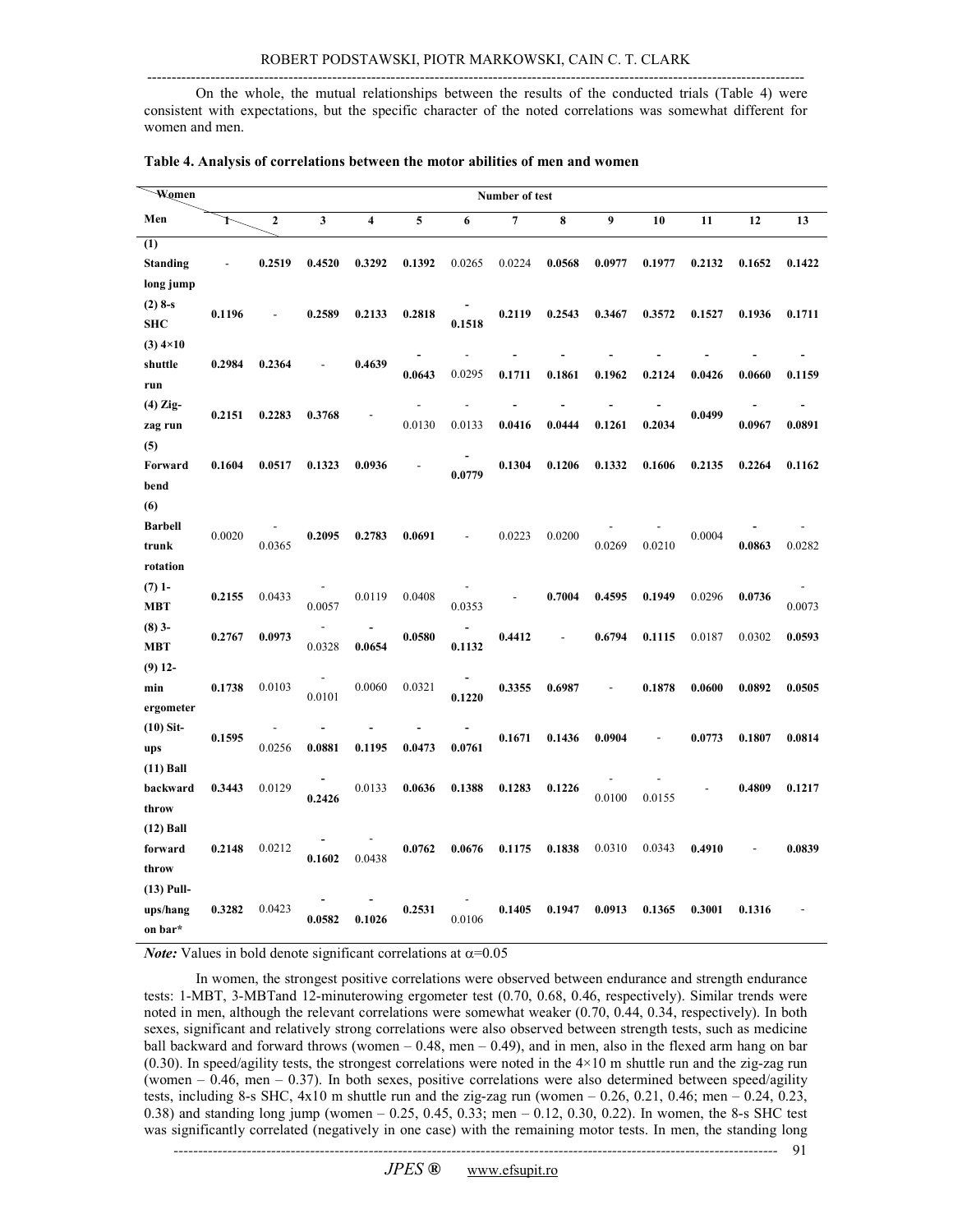---------------------------------------------------------------------------------------------------------------------------------------

 jump test was significantly and only positively correlated with the highest number of the remaining tests (no significant correlations with the barbell overhead trunk rotation) (Table 4).

#### **Discussion**

 The observed correlations between anthropometric characteristics and motor abilities of first-year female and male university students are consistent with the results of research studies cited in the introduction of the present study. Anthropometric characteristics (height, body mass, BMI) were significantly higher in male than in female participants. As expected, body mass and BMI exerted a negative influence on most motor abilities, excluding selected strength trials, such as medicine ball backward and forward throws. Body mass and BMI were positively correlated with strength abilities in a study comparing physical fitness levels in preschoolers, primary school students, female university students (FUS) and early education teachers (EET) (Podstawski,Mańkowski, &Raczkowski, 2014). Both FUS and EET received significantly higher scores in the medicine ball throw than the evaluated children, which can be attributed to higher values of body mass, height and BMI. However, these parameters exerted a negative influence on the number of completed cycles in the 3- MBT (strength endurance test) (Podstawski et al., 2014). The above correlations are clearly manifested in throwing sports (discus, hammer and push ball), where the best throwers are characterized by high body mass (in particular muscle mass) and height (Pavlović, 2019). A study evaluating the correlations between body fat and motor fitness in 14 female and 14 male students of a liberal arts university in the Southwest United States revealed that submaximal  $VO_2$  was significantly negatively correlated (-0.66, p<0.01) with body fat and significantly positively correlated (0.39, p<0.05) with push-ups (Busing & West, 2016). Significant correlations were also reported between the sit-and-reach flexibility test and push-ups (0.588,p<0.01), and between push-ups and partial curl-ups (0.457, p<0.05). Body fat was significantly negatively correlated (-0.408, p<0.05) with push- ups. In the cited study, men were characterized by significantly higher(p<0.00, F=88.33) values of submaximal  $VO<sub>2</sub>$  (62.60 and 40.58 l/min/kg, respectively) and performed a significantly higher (p<0.00, F=21.76) number of push-ups (29.71) then women (13.64). Body fat values were significantly higher (p<0.00, F=31.91) in women than in men (28.68% and 13.86%, respectively) (Busing & West, 2016). Body mass and BMI were negatively correlated with the endurance-strength abilities of female students performing the 3-MBT (Podstawski,Markowski, Choszcz, &Żurek, 2016a). Similar correlations were also reported in studies evaluating the performance of women and men in 500-meter (Choszcz,Podstawski, &Wysocka-Welanc, 2009; Podstawski,Choszcz, Konopka, Klimczak, &Starczewski, 2014) and 1000-meter rowing ergometer tests (Podstawski,Choszcz, Siemianowska, &Skibniewska, 2012). Somatic features (body mass, height, BMI) also exerted a negative impact on the results of speed tests, such as the 8-s SHC test (Podstawski,Mańkowski, Omelan, &Choszcz, 2016). Significant (p<0.05) correlations between physical fitness, body composition and anthropometry were found among Iranian female university students performing various trails (sit-ups, flexibility test, Sargent jump test, 4 x 9 m run, 540 m run, push-ups) of the AAHPERD test (Mohammadi&Saberi, 2016). The cited study demonstrated that BMI, WHR and percent body fat correlate negatively with physical fitness.

 Pribis et al. (2010) investigated the correlations between the physical fitness levels of university students and their BMI and body fat between 1996-2008. The average fitness levels declined with a decrease in  $VO_{2max}(p \leq 0.01)$  for both sexes)and an increase in % body fat in both sexes (0.513%/year for males and 0.654%/year for females. The study revealed a significant indirect correlation between VO<sub>2max</sub> levels and % body fat(r= -0.49; p<0.01 for males; r=-0.42, p< 0.01 for females) (Pribis et al., 2010).

 In the present study, an analysis of motor abilities revealed the highest values of the sexual dimorphism index and the greatest percentage differences (in favor of male students) were noted in endurance and strength trials, particularly in the 12-minute rowing ergometer test, standing long jump and medicine ball backward and forward throws, whereas significantly smaller variations were observed in speed/agility tests and flexibility tests. On average, male students scored 32.17% higher in strength tests (standing long jump, 30-s sit-ups, medicine ball backward and forward throws), 22.04% lower in endurance tests (12-minute rowing ergometer test, 1-MBT and 3-MBT), 15.9% higher in speed/agility tests (8-s SHC, 4x10 m shuttle run, zig-zag run), and 15% lower in flexibility tests (downward bend from standing position, barbell overhead trunk rotation) than female participants. Coast et al. (2004), Courtright,McCormnick, Postlethwaite, Reeves, &Mount (2013)and Ployhart, et al. (2006) also demonstrated that males scored substantially better on muscular strength and cardiovascular endurance tests. Similar results were reported in an international study aiming to develop classification standards for endurance-strength abilities based on the 3-MBT (Podstawski et al., 2019). Sex differences are less pronouncedwith regard to muscular strength, and sex differences in muscular strength vary considerably across different body regions. Proper training has been reported to elicit agreater increase in male vs.female performance during both muscular and strength tests, and shown to exacerbate male-female differences in cardiovascular endurance(Courtright et al., 2013; Ployhart et al., 2006). According to Glenmark (1994), sex differences in strength and endurance abilities (based on the results of the 9-minute running test, Sargent jump, handgrip test, and two-hand lift test) change between the ages of 16 and 27 years, which leads tochanges in the relative proportions of type I and II fibers.In subjects aged up to 27 years, the proportion of type I fibers increased in women and decreased in men, which could be associated with changes in the type of undertaken physical activities from speed and strength-building activities to more endurance demanding activities, as well as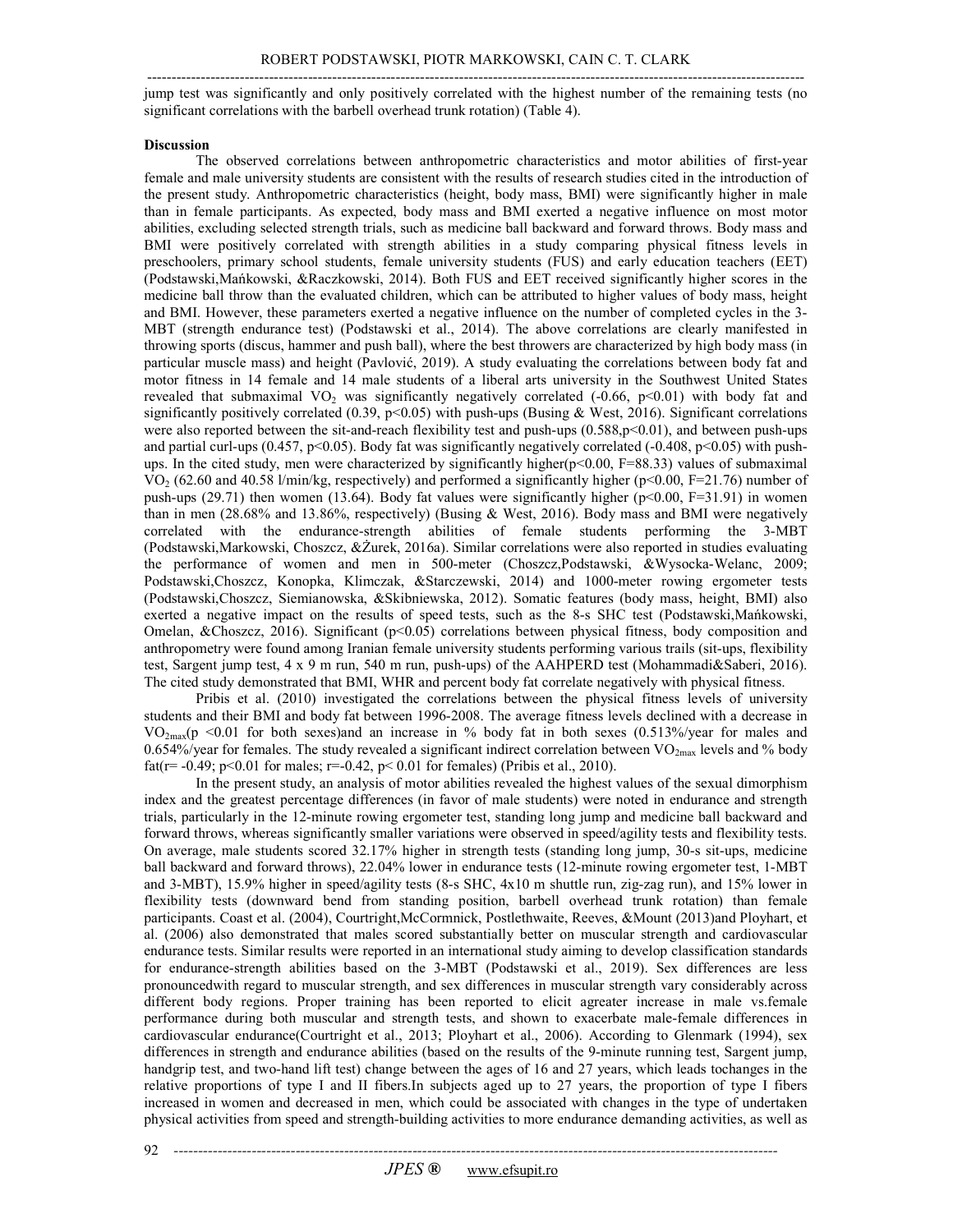an increase in  $VO_{2max}$  values in women. Studies performed on seniors (Liang & Cameron-Chumlea, 1998) and adults with Down's syndrome (Terblanche & Boer, 2013) also revealed higher values of muscular strength, postural balance, coordination and endurance in men than in women. Slovak male university students performed significantly better in Eurofit battery tests (sit-and-reach, standing long jump, medicine ball throw, 10×5 m shuttle run, 30-s sit-ups, endurance shuttle run) than female students (Pistlova,Balint, &Sedlacek, 2014). Similar results were reported by Coksevim and Caksen (2005). In a study evaluating sex-specific differences in motor speed (finger tapping test) and eye-hand coordination (grooved pegboard test), men generally performed better than women, excluding in the pegboard non-dominant hand test (Ruff & Parker, 1993). In a factor analysis study, different factor loadings were reported in men and women performing the finger tapping test and the grooved pegboard tests (Baser & Ruff, 1987).

 In the current study, an analysis of the correlations between different motor tests produced interesting observations. The tests evaluating specific motor abilities (speed/agility, strength, endurance) were bound by significant correlations with other motor tests in both sexes (Table 4). These results are indicative of concurrent validity, which confirms the validity of new tests for measuring the analyzed parameters based on the correlations with other tests whose validity has been previously confirmed and accepted in the scientific community. In this study, the new tests that were bound by significant correlations with the remaining tests were the 3-MBT and 8-s SHC.

 The observed correlations (Tables 1 and 2) point to the risks associated with low levels of physical activity among university students who are classified as physically inactive in the literature (Podstawski, 2013; Podstawski et al., 2014). University years are characterized by rapid reduction in physical activity (ACHA- NCHA, 2006; Bray & Born, 2004; Grubbs & Carter 1995; Pribis et al., 2010) and the beginning of a sedentary lifestyle (Pinto & Marcus, 1995). Physical function and mobility are often restricted in students with high body mass and high BMI, and these individuals are more likely to opt for less intense forms of physical exercise that are not sufficient to increase/maintain adequate fitness levels, which contributes to a further increase in body mass and body fat (Podstawski et al., 2015; Podstawski,Markowski, Choszcz, Lipiński, &Borysławski, 2017). This represents a negative spiral, and can be observed in the prevalence of obesity which has tripled among adolescents in the past three decades in most developed and developing countries (Garcia-Pastor,Salinero, Sanz- Frias, Petrusa, & Del Coso, 2016; ZanovecLakkakula, Johnson, &Turri, 2009). The transition from secondary school to universityis a critical period for the development of obesity due to lower levels of physical activity among university students (Leslie,Fotheringham, Owen, & Bauman, 2001; Irwin, 2004).

**Limitations** 

 It can be assumed that intermediate endurance tests concurrentlymeasure the level of strength endurance, also referred to as endurance-strength abilities (Podstawski et al., 2014;PodstawskiMarkowski P., Choszcz D., Klimczak J., Romero Ramos O., & Merino Marban, 2016b;Podstawskiet al., 2016a), which is directly linked with spatiotemporal structure. The rowing ergometer test (Mikulić, 2008), 1-MBT and 3-MBT (Podstawski et al., 2016) favor individuals with greater muscular development, skeletal robustness, and lower body fat (for overcoming water resistance in the rowing ergometer test) and lower body mass (higher number of cycles in Burpee tests). The 12-minute Cooper test is conceivablymore appropriate for evaluating endurance abilities, but it could not be conducted in this study due to adverse weather conditions.

#### **Conclusions**

 Male university students were characterized by significantly higher body mass, height, and BMI than female students. In terms of motor fitness, the greatest sex-related differences were noted in endurance and strength abilities (in favor of men); whereas only minor differences in speed/agility abilities were notedbetween the sexes, whilst female participants were more flexible than men. Body mass was significantly negatively correlated with all motor tests, excluding medicine ball backward and forward throws (positive correlation). Significant positive correlations were observed between motor tests evaluating the same motor abilities.

#### **Acknowledgments**

The authors would like to thank all the participants who volunteered for this study.

#### **Declaration of Conflicting Interests**

 The authors declared no potential conflicts of interest with respect to the research, authorship, and/or publication of this article.

#### **References**

- American College Health Association. American College Health Association-National College Health Assessment (ACHA-NCHA). (2006). Spring 2005 Reference Group Data Report (Abridged). *JAm Col Health*, 55, 5-16.
- Astrand, P. T. E. (1953). *Experimental Studies of Physical Working Capacity in Relation to Sex and Age*. Copenhagen: E. Munksgaard.
- Astrand, P. T. E, & Rodahl, K. (1986). *Textbook of work physiology*. New York: McGraw-Hill.
- Baser, C. N.& Ruff, R. M. (1987). Construct validity of the San Diego Neuropsychological Test Battery. *Arch ClinNeur*, 2, 13-32.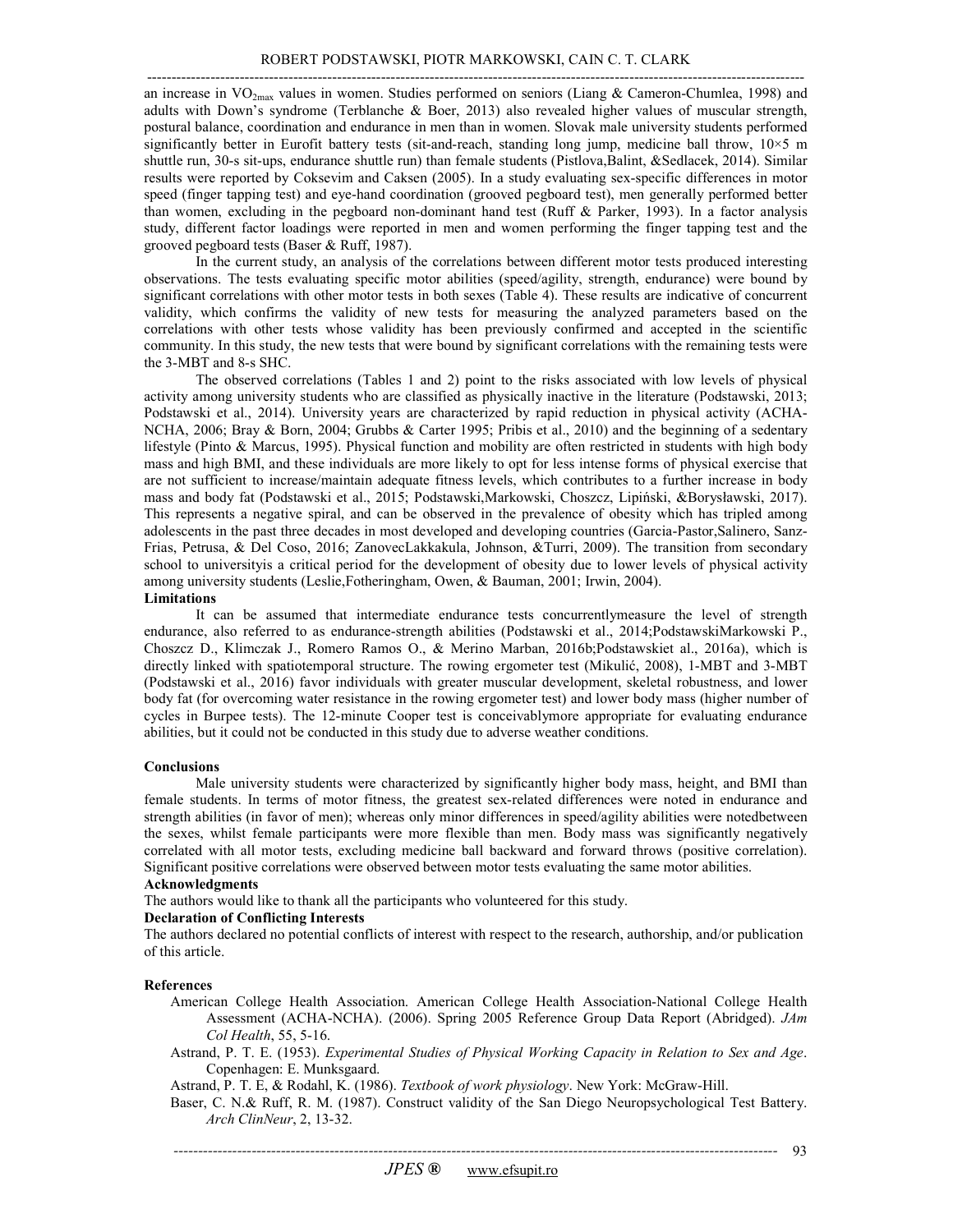- Benefice, E., Fouere, T., &Malina, R. M. (1999). Early nutritional history and motor performance of Senegalese children, 4-6 years of age. *Ann Hum Biol*, 26, 443-455.
	- Bolonchuk, W.W., Siders, W.A., Lykken, G.I., &Lukaski, H.C. (2000). Association of dominant somatotype of men with body structure, function during exercise, and nutritional assessment. *Am J Hum Biol*, 12, 167-180.
	- Branta, C. J., Haubenstricker J., &Seefeldt, V. (1984). Age changes in motor skill during childhood and  adolescence. *Exerc Sport Sci Rev*, 12, 467-520.
	- Bray, S.R.,&Born, H.A. (2004). Transition to university and vigorous physical activity: implications for health and psychological well-being during transition to university life. *J Am Coll Health*, 52, 181- 188.
	- Busing, K., &West, C. (2016). Determining the relationships between physical fitness, gender, and life satisfaction. *SAGE Open*, 1-5, Retrieved from: https://doi.org/10.1177/2158244016669974
	- Carter, J. E. L. (1970). The somatotype of athletes a review. *Hum Biol*, 42, 535-569.
	- Choszcz, D., Podstawski, R., &Wysocka-Welanc, M. (2009).Measurements of motor fitness of students using the rowing ergometer.*Hum Mov*, 10(1), 46-52.
	- Coast, J. R. , Blevins, J. S., &Wilson, B. A. (2004). Do gender differences in running performance disappear  with distance?*Can JAppl Physiol*, 29(2), 139–145.
	- Coksevim, B., &Kaksen H. (2005). Evaluation of exercise performance in healthy Turkish adolescents. *Int J Neurosci*, 115, 1033–1039.
	- Courtright, S. H., McCormnick, B. W., Postlethwaite, B. E., Reeves, C. J., &Mount, M. K. (2013). A meta- analysis of sex differences in physical ability: Revised estimates and strategies for reducing differences in selection contexts. *Appl Psychol*, 98(4), 623-641.
	- Cozens, F. W. (1930). A study of stature in relation to physical performance. *Res Quart*, 1, 38-45.
	- Cureton, T. K. (1941). Body build as a framework of reference for interpreting physical fitness and athletic performance. *Res Quart*, 12 (Suppl.), 302-330.
	- De Garay, A. L., Levine, L., &Carter, J. E. L. (1974). *Genetic and anthropological studies of Olympic athletes performance*. New York: Academic Press.
	- De Moor, M. H. M., Spector T. D., Cherkas L. F., Falchi M., Hottenga J. J., Boomsma D. I., & de Geus E. J. C. (2007). Genome-wide linkage scan for athlete status in 700 British female DZ twin pairs. *Twin Res Hum Gen*, 10(6), 812-820.
	- DeOreo, K., &Keogh, J. (1980). *Performance in fundamental motor tasks*. In C. B. Corbin (Ed.), A *Texbook of Motor Development* (pp. 34-56). Dubuque, IA: Brown.
	- Espenschade, A. S., &Eckert, H. M. (1980). *Motor Development* (2nd ed.). Columbus, OH: Merill.
	- Fortney, V. L. (1983). The kinematics and kinetics of the running pattern of two-, four-, and six-year-old  children. *Res Quart Exerc Sport*, 54, 126-135.
	- Frandkin, A.J.,Zazryn, T.R.,&Smoliga, J.M. (2010). Effects of warming-up on physical performance: A systematic review with meta-analysis. *J Strength Cond Res*, 24(1), 140-148.
	- Garcia-Pastor, T., Salinero, J. J., Sanz-Frias, D., Petrusa, G., &Del Coso, J. (2016). Body fat percentage is more associated with low physical fitness than with sedentarism and diet in male and female adolescents.*PhysiolBehav*, 165, 166-172.
	- Gebhardt, D. L., & Baker, T. A. (2010). *Physical performance*. In J. C. Scott & D. H. Reynolds  (Eds.).*Handbook of workplace assessment* (pp. 165–197).San Francisco, CA: Jossey–Bass.
	- Glenmark, B. (1994). Skeletal muscle fibre types, physical performance, physical activity and attitude to physical activity in women and men. A follow-up from age 16 to 27. *Acta PhysiolScand*, 623 (Suppl), 1-47.
	- Gronek, P., Gronek, J., Lulińska-Kuklik, E., Spieszny, M., Niewczas, M., Kaczmarczyk, M., Petr, M., Fischerova, P., AhmetovIldus, I., &Żmijewski, P. (2018). Polygenic Study of Endurance-Associated Genetic Markers NOS3 (Glu298Asp), BDKRB2 (-9/+9), UCP2 (Ala55Val), AMPD1 (Gln45Ter) and ACE (I/D) in Polish Male Half Marathoners. *J Hum Kinet*, 64(1), 87-98.
	- Grubbs, -L.,&Carter, J. (2002). The relationship of perceived benefits and barriers to reported exercise behaviours in college undergraduates. *Fam Community Health*, 25, 76-84.
	- Hales, C. M., Carroll, M. D., Fryar, Ch.D., &Ogden, C. L. (2017). Prevalence of Obesity among adults and youth: united states, 2015-2016. *National Center for Health Statistics Data Brief*, 288, 1-8.
	- Halverson, L. E., Roberton, M. A., &Langerdorfer, S. (1982). Development of the overarm throw: movement and ball velocity changes by seventh grade. *Res Quart Exerc Sport*, 53, 198-205.
	- Hasley, L. D., East, W. B., &Stillwell, J. M. (1982). Body fatness and motor performance.*Res Quart Exerc Sport*, 53, 133-140.
	- Irwin, J. D. (2004). Prevalence of university students' sufficient physical activity: A systematic review.  *Percept Motor Skill*, 98 (3 Pt 1), 927-943.
	- Jaskólski, A, &Jaskólska, A. (2016). Podstawyfizjologiiwysiłkufizycznego z zarysemfizjologiiczłowieka [The physiology of physical exertion and an outline of human physiology]. Wrocław: AWF.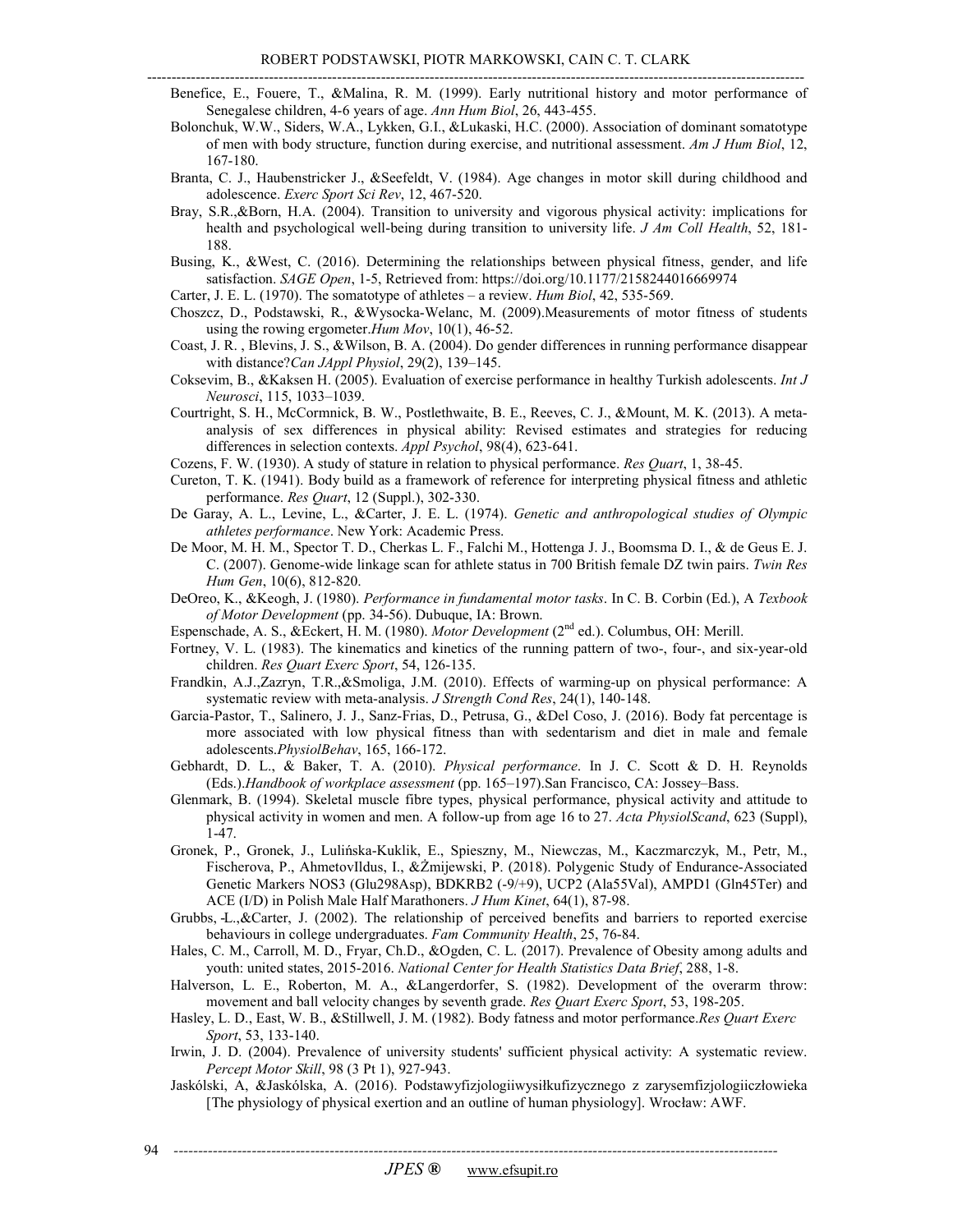- Jaworski, J. (2005). The level and dimorphism of selected motoric abilities in children aged 7 to 15 living in the country with environmental influences taken into account. *AUMC-S Lublin – Polonia (Sectio D)*, LX(162), Suppl. XVI: 241-245.
- Karpowicz, K., Krych, K., Karpowicz, M.,&Gronek,P. (2018). The relationship between CA repeat polymorphism of the IGF-1 gene and the structure of motor skills in young athletes. *Acta Biochim Pol*, 65(1), 43-50.
- Kolokoltsev, M. M., Iermakov S. S., &Jagiello,M. (2018). Physical condition of female students with different level of body mass deficiency. *PES*, 22(2), 63-69. doi:10.15561/20755279.2018.0202.
- Kozina, Z, Iermakov, S, Cretu, M., Kadutskaya, L, &Sobyanin, F. (2017). Physiological and subjective indicators of reaction to physical load of female basketball players with different game roles. *JPES*, 17(1), 1428–1432.
- Kozina, Z.L., Iermakov, S.S., Kadutskaya, L.A., Sobyanin, F.I., Krzeminsk, M., Sobko, I.N., &Ryepko, O.A. (2016). Comparative characteristic of correlation between pulse subjective indicators of girl students' and school girls' reaction to physical load. *PES*, 20(4), 24-34.
- Kubaisy, W. Al., Mohamad, M., Ismail, Z., & Abdullah, N. N. (2015). Gender differences: motivations for performing physical exercise among adults in Shah Alam. Procedia - *Soc Behav Sci*, 202, 522-530.
- Leslie, E, Fotheringham, M, Owen, N, &Bauman, A. (2001). Age-related differences in physical activity levels of young adults. *MedSciSportExerc*, 33(2), 255-258.
- Liang, M.T., &Cameron-Chumlea, W.M. (1998). Balance and strength of elderly Chinese men and women.  *J Nutr Health Aging*, 2(1), 21-27.
- Linde, R. S., Metter, E. J., Lynch, N.A., Fleg, J. L., Fozard, J. L., Tobin, J., Roy, T. A., &Hurley, B. F. (1997). Age and gender comparisons of muscle strength in 654 women and men aged 20-93 yr. *J Appl Physiol*, 83(5), 1581-1587.
- Malina, R. M. (1975). Anthropometric correlates of strength and motor performance. *Exerc Sport Sci Rev*, 3, 249-274.
- Malina, R. M., & Bouchard, C. (1991). *Growth, Maturation, and Physical Activity*. Champaign, IL: Human Kinetics.
- Mikolajczyk, R. T., Maxwell, A. E., Ansari, W. El, Stock, Ch., Petkeviciene, J., &Guillen-Grima, F. (2010). Relationship between perceived body weight and body mass index on self- reported height and weight among university students: a cross-sectional study in seven European countries.*BMC Public Health*, 10, 40. Retrieved: http://www.biomedcentral.com.1471-2458/10/40.
- Mikulić, P. (2008). Anthropometric and physiological profiles of rowers of varying ages and ranks. *Kinesiology*, 40(1), 80-88.
- Milanese, Ch., Bortolami, O., Bertucco, M., Verlato, G., &Zancanaro, C. (2010). Anthropometry and motor fitness in children 6-12 years. *JHSE*, 5(2), 265-279.
- Milne, C., Seefeldt, V.,&Reuchlein, P. (1976). Relationship between grade, sex, race, and motor performance in young children. *Res Quart*, 47, 726-730.
- Mohammadi, E., &Saberi, A. (2016). The relationship between body composition, anthropometry, and physical fitness in female university students. *TSS*, 3(23), 155-158.
- Nelson, J. K., Thomas, J. R., Nelson, K. R., &Abraham, P. C. (1986). Gender differences in children's throwing performance: biology and environment. *Res Quart Exerc Sport*, 57, 280-287.
- Pavlović, R. (2019). The differences of some anthropometrics and kinematic parameters in shot put finalists World championship in athletics (Berlin, 2009- Daegu 2011). *JASPE*, 2(1), 5-14.
- Peltzer, K., Pengpid, S., Samuels, T.A., Özcan, N.K., Mantilla, C., Rahamefy, O.H., Wong, M.L., &Gasparishvili A. (2014). Prevalence of overweight/obesity and its associated factors among university students from 22 countries. *IntJ Environ Res Public Health*, 11, 7425-7441.
- Pinto, B.M.,&Marcus, B.H. (1995). A stage of change approach to understanding college students' physical activity. Journal of American College Health, 44, 27-31.
- Pistlova, L., Balint, G., &Sedlacek, J. (2014). Physical development and general motor performance of Bratislava university students. *Procedia – Social and Behavioral Sciences*, 117, 741-747.
- Ployhart, R. E., Schneider, B., & Schmitt, N. (2006). *Staffing organizations: Contemporary practice and theory (3rd ed.)*. Mahwah, NJ: Erlbaum.
- Podstawski, R. (2013). Secular trends in anaerobic fitness test performance of physically inactive young males (2000-2006). *JPES*, 13(1), 73-77.
- Podstawski, R., &Borysławski, H. (2012). Relationships between selected anthropometric features and motor abilities of children aged 7 – 9. *Clin Kinesiol*, 66(4), 82-90.
- Podstawski, R., Choszcz, D., Siemianowska, E., &Skibniewska, K.A. (2012). Determining the effect of selected anthropometric parameters on the time needed to cover 1000 m on a rowing ergometer by physically inactive young women. *Isokinet Exerc Sci*,20, 197-204.
- Podstawski, R., Mańkowski, S., Omelan, A., &Choszcz, D. (2016). Relationships between somatic features, speed abilities and changes in heart rate following short-term physical activity in young women and  men. *Roczniki Naukowe WSWFiT*, 3(17), 19-27. (English abstract).